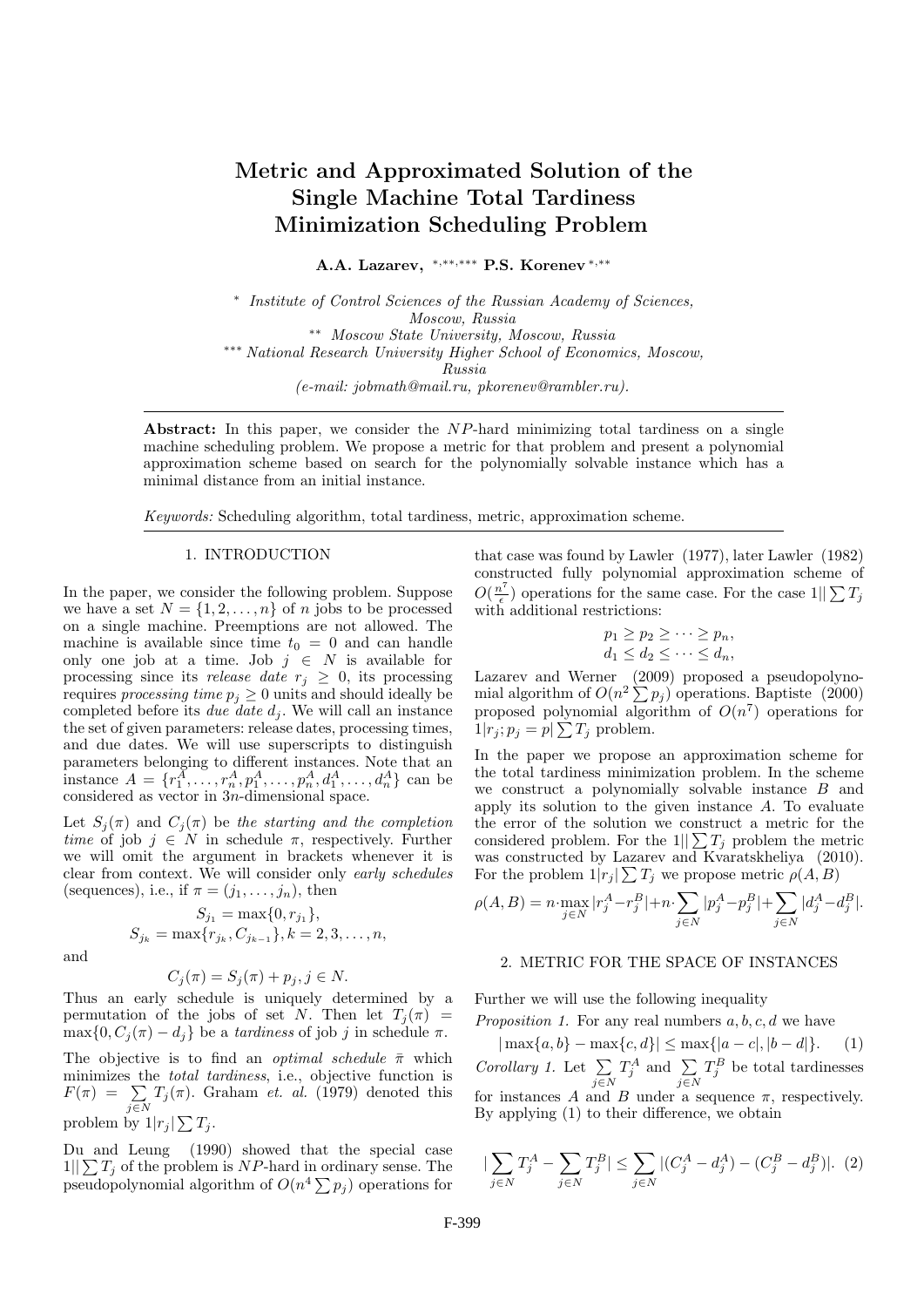Corollary 2. Let A and B be instances with  $p_j^A = p_j^B$  for all  $j \in N$  and  $\pi = (j_1, j_2, \ldots, j_n)$  be an applied schedule. According to (1), we obtain

$$
\begin{array}{l} |C_{j_1}^A - C_{j_1}^B| \le |r_{j_1}^A - r_{j_1}^B|, \\ |C_{j_k}^A - C_{j_k}^B| \le \max\{|r_{j_k}^A - r_{j_k}^B|, |C_{j_{k-1}}^A - C_{j_{k-1}}^B|\}, \, k \ge 2, \\ \text{i.e., for all } j \in N \text{ we have} \end{array}
$$

$$
|C_j^A - C_j^B| \le \max_{i \in N} |r_i^A - r_i^B|.
$$
 (3)

Corollary 3. Let A and B be instances with  $r_j^A = r_j^B$  for all  $j \in N$  and  $\pi = (j_1, j_2, \ldots, j_n)$  be an applied schedule. According to (1), we obtain

$$
\begin{array}{l} |C_{j_k}^A - C_{j_k}^B| \leq |C_{j_{k-1}}^A - C_{j_{k-1}}| + |p_{j_k}^A - p_{j_k}^B|, \; \mbox{for} \; k \geq 2,\\ |C_{j_1}^A - C_{j_1}^B| \, = \, |p_{j_1}^A - p_{j_1}^B|, \end{array}
$$

then, using mathematical induction, we have

$$
|C_j^A - C_j^B| \le \sum_{i \in N} |p_i^A - p_i^B|.
$$
 (4)

for all  $j \in N$ .

 $Lemma 1.$  Let  $A$  and  $B$  be instances with the same processing times and due dates

$$
p_j^A = p_j^B,
$$
  

$$
d_j^A = d_j^B,
$$

for all  $j \in N$ . Then for any schedule  $\pi$  we have

$$
|\sum_{j \in N} T_j^A - \sum_{j \in N} T_j^B| \le n \cdot \max_{j \in N} |r_j^A - r_j^B|.
$$
 (5)

Proof.

Using  $(2)$ , we have

$$
|\sum_{j\in N}T_j^A-\sum_{j\in N}T_j^B|\leq \sum_{j\in N}|C_j^A-C_j^B|,
$$

then by using (3), we obtain

$$
|\sum_{j\in N}T_j^A-\sum_{j\in N}T_j^B|\leq n\cdot \max_{j\in N}|r_j^A-r_j^B|.
$$

Lemma 2. Let A and B be instances with the same release times and due dates

$$
r_j^A = r_j^B,
$$
  

$$
d_j^A = d_j^B,
$$

for all  $j \in N$ . Then for any schedule  $\pi$  we have

$$
|\sum_{j \in N} T_j^A - \sum_{j \in N} T_j^B| \le n \cdot \sum_{j \in N} |p_j^A - p_j^B|.
$$
 (6)

# Proof.

Using (2), we have

$$
|\sum_{j\in N}T_j^A-\sum_{j\in N}T_j^B|\leq \sum_{j\in N}|C_j^A-C_j^B|,
$$

then by using (4), we obtain

$$
|\sum_{j\in N}T_j^A-\sum_{j\in N}T_j^B|\leq n\cdot\sum_{j\in N}|p_j^A-p_j^B|.
$$

 $Lemma 3.$  Let  $A$  and  $B$  be instances with the same release dates and processing times

$$
r_j^A = r_j^B,
$$
  

$$
p_j^A = p_j^B,
$$

for all  $j \in N$ . Then for any schedule  $\pi$  we have

$$
|\sum_{j \in N} T_j^A - \sum_{j \in N} T_j^B| \le \sum_{j \in N} |d_j^A - d_j^B|.
$$
 (7)

## Proof.

Using  $(2)$ , we have

$$
|\sum_{j\in N}T_j^A-\sum_{j\in N}T_j^B|\leq \sum_{j\in N}|d_j^A-d_j^B|.
$$

Lemma  $\angle$ . The function defined on the 3n-dimensional space of instances

$$
\rho(A, B) = n \cdot \max_{j \in N} |r_j^A - r_j^B| + n \cdot \sum_{j \in N} |p_j^A - p_j^B| + \sum_{j \in N} |d_j^A - d_j^B|
$$
\n(8)

satisfies the metric axioms.

# Proof.

It is obvious that for any  $A, B$  we have  $\rho(A, B) \geq 0$  and  $\rho(A, B) = 0$ , iff  $A = B$ , and  $\rho(A, B) = \rho(B, A)$ . Let us check the triangle inequality for  $\rho(A, B)$ .

For any 
$$
r_j^A, r_j^B, r_j^C, j \in N
$$
.  
\n
$$
|r_j^A - r_j^B| \le |r_j^A - r_j^C| + |r_j^B - r_j^C|,
$$

then

$$
\max_{j \in N} |r_j^A - r_j^B| \le \max_{j \in N} |r_j^A - r_j^C| + \max_{j \in N} |r_j^B - r_j^C|.
$$

Then for any instances  $A, B, C$  we have

$$
n \cdot \max_{j \in N} |r_j^A - r_j^B| \le n \cdot \max_{j \in N} |r_j^A - r_j^C| + n \cdot \max_{j \in N} |r_j^B - r_j^C|,
$$
  
\n
$$
n \cdot \sum_{j \in N} |p_j^A - p_j^B| \le n \cdot \sum_{j \in N} |p_j^A - p_j^C| + n \cdot \sum_{j \in N} |p_j^B - p_j^C|,
$$
  
\n
$$
\sum_{j \in N} |d_j^A - d_j^B| \le \sum_{j \in N} |d_j^A - d_j^C| + \sum_{j \in N} |d_j^B - d_j^C|,
$$

and

$$
\rho(A, B) \le \rho(A, C) + \rho(B, C).
$$

According to Lemma 4, function  $\rho(A, B)$  can be considered as a distance between instances A and B.

# 3. APPROXIMATION SCHEME

Lemma 5. For any instances  $A, B$  and a schedule  $\pi$ 

$$
|\sum_{j\in N} T_j^A - \sum_{j\in N} T_j^B| \le \rho(A, B). \tag{9}
$$

F-400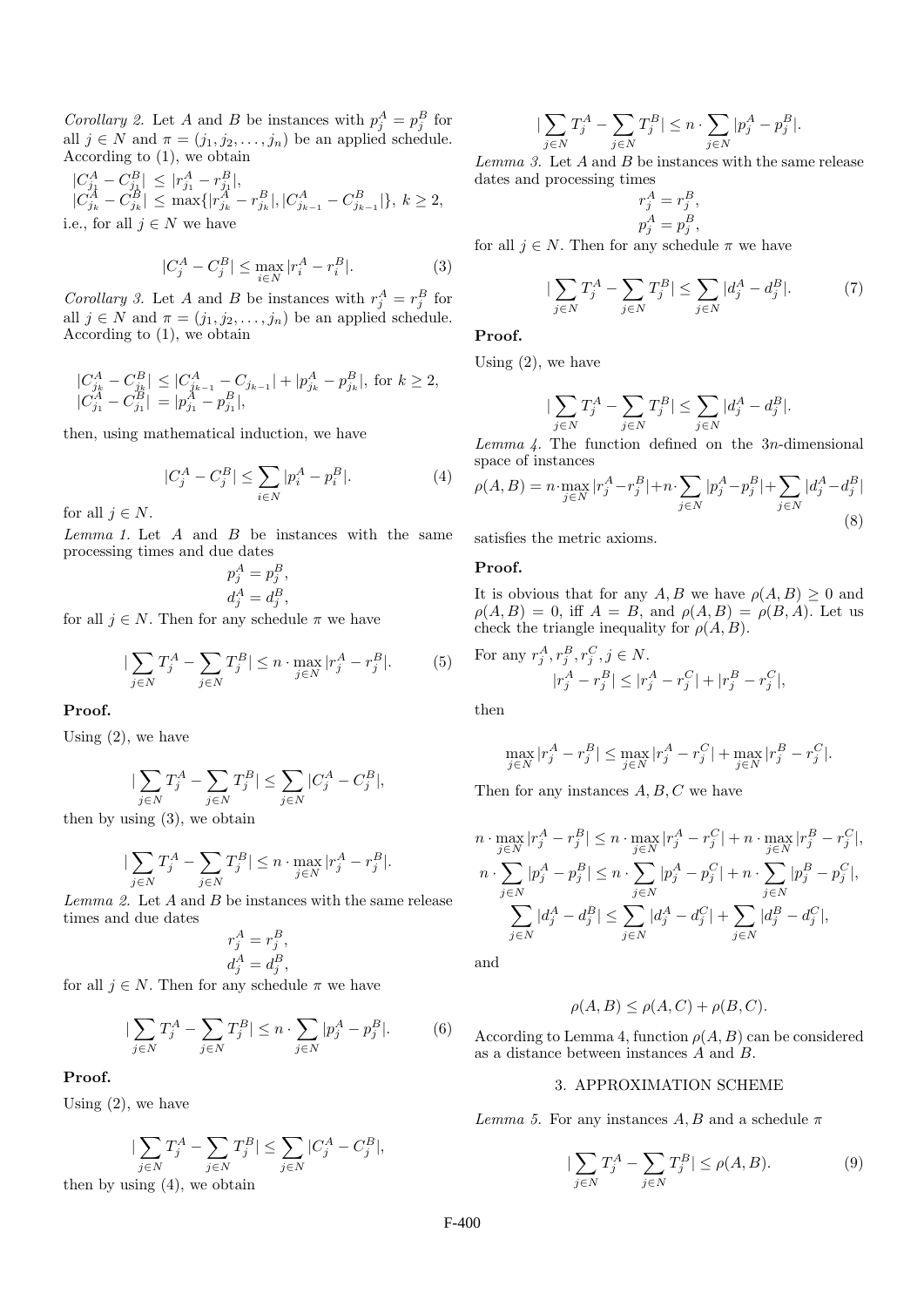#### Proof.

Let  $C<sup>d</sup>$  be an instance which has the same processing times and release dates with the instance A and the same due dates with  $B$ . Moreover, let  $C<sup>r</sup>$  be an instance which has the same release dates with the instance A and the same processing times and due dates with  $B$ . Then using  $(5)-(7)$ we obtain

$$
\begin{aligned} |\sum_{j \in N} T_j^A - \sum_{j \in N} T_j^B| &\leq |\sum_{j \in N} T_j^A - \sum_{j \in N} T_j^{C^d}| \\ + |\sum_{j \in N} T_j^{C^d} - \sum_{j \in N} T_j^{C^r}| + |\sum_{j \in N} T_j^{C^r} - \sum_{j \in N} T_j^B| \\ &\leq \sum_{j \in N} |d_j^A - d_j^B| + n \cdot \sum_{j \in N} |p_j^A - p_j^B| \\ + n \cdot \max_{j \in N} |r_j^A - r_j^B| &= \rho(A, B). \end{aligned}
$$

Theorem 1. Let  $\bar{\pi}^A$  and  $\bar{\pi}^B$  be optimal schedules for instances A and B, respectively. Moreover, let  $\tilde{\pi}^B$  be an approximate schedule for B

$$
\sum_{j \in N} T_j^B(\tilde{\pi}^B) - \sum_{j \in N} T_j^B(\bar{\pi}^B) \le \delta. \tag{10}
$$

Then

$$
\sum_{j \in N} T_j^A(\tilde{\pi}^B) - \sum_{j \in N} T_j^A(\bar{\pi}^A) \le \delta + 2\rho(A, B). \tag{11}
$$

Proof.

From  $(9)$ ,  $(10)$  we have

$$
\sum_{j \in N} T_j^A(\tilde{\pi}^B) - \sum_{j \in N} T_j^A(\bar{\pi}^A) \le \sum_{j \in N} T_j^B(\tilde{\pi}^B)
$$

$$
- \sum_{j \in N} T_j^B(\bar{\pi}^A) + 2\rho(A, B) \le 2\rho(A, B) + \delta
$$

$$
+ \sum_{j \in N} T_j^B(\bar{\pi}^B) - \sum_{j \in N} T_j^B(\bar{\pi}^A) \le 2\rho(A, B) + \delta.
$$

Theorem 1 allows one to find a polynomial approximate solution for  $1|r_j| \sum T_j$  according to the following scheme.

The idea of the approximation scheme is to find the least distanced from the given instance A polynomially solvable instance B. Then, by applying a known polynomial algorithm to the instance  $\overline{B}$ , one obtains a schedule  $\overline{\pi}^B$ which can be used as an approximate solution for instance A with error not more than  $2\rho(A, B)$ . One can also use approximate solution for the instance  $B$  with an absolute error  $\delta$  as an approximate solution for instance A, in this case the error is not more than  $2\rho(A, B) + \delta$ .

Thereby, the problem  $1|r_j| \sum T_j$  is reduced to the function  $\rho(A, B)$  minimization problem.

Let us search for the instance  $B$  in the polynomially solvable class defined by the system of linear inequalities

$$
\mathcal{A} \cdot R^B + \mathcal{B} \cdot P^B + \mathcal{C} \cdot D^B \le H,
$$

where  $R^B = (r_{1}^B, \ldots, r_n^B)^T, P^B = (p_1^B, \ldots, p_n^B)^T, D^B =$  $(d_1^B, \ldots, d_n^B)^T$ ,  $p_j^B \geq 0, \overset{\sim}{r}_j^B \geq 0, j \in \overline{N}$ , T is transposition symbol,  $\mathcal{A}, \mathcal{B}, \mathcal{C} - m \times n$  matrices, and  $H - a$  column of m elements.

Then the problem of finding the least distanced from A instance of the given polynomially solvable class can be formulated as follows

minimize 
$$
n \cdot (y^r - x^r) + n \cdot \sum_{j \in N} (y_j^p - x_j^p) + \sum_{j \in N} (y_j^d - x_j^d),
$$
 (12)

subject to

$$
x^r \le r_j^A - r_j^B \le y^r,
$$
  
\n
$$
x_j^p \le p_j^A - p_j^B \le y_j^p,
$$
  
\n
$$
x_j^d \le d_j^A - d_j^B \le y^d,
$$
  
\n
$$
r_j^B \ge 0, p_j^B \ge 0, j \in N,
$$
  
\n
$$
\mathcal{A} \cdot R^B + \mathcal{B} \cdot P^B + \mathcal{C} \cdot D^B \le H.
$$

It is the problem of the linear programming, with  $7n + 2$ variables:  $r_j^B, p_j^B, d_j^B, x_j^p, y_j^p, x_j^d, y_j^d, x^r, y^r, j = 1, ..., n$ .

However, it is not necessary to use algorithms of the linear programming, if there are less complicated ways.

### 4. EXAMPLES OF THE APPROXIMATION SCHEME

Let  $PR$  denote the class of instances with  $p_j = p, r_j =$  $r, j \in N$ , PD denote the class with  $p_j = p, d_j = d, j \in N$ , and  $\mathcal{RD}$  denote the class with  $r_j = r, d_j = d, j \in N$ . Those classes are polynomially solvable. In the optimal schedules jobs are processed in the increasing order of their due dates for PD class, in the increasing order of their release dates for  $PR$ , and in the increasing order of their processing times for RD.

If in the approximation scheme one searches for the instance  $B$  in class  $\mathcal{PR}$ , one has to minimize the function

$$
f(p,r) = n \cdot \sum_{j \in N} |p_j^A - p| + n \cdot \max_{j \in N} |r_j^A - r|.
$$
 (13)

Lemma 6. Function (13) has a minimum at point ( $p \in$  $\{p_1^A, \ldots, p_n^A\}, r = \frac{r_{max}^A + r_{min}^A}{2}\},$  where  $r_{max}^A = \max_{j \in N} r_j^A$ ,  $r_{min}^A = \min_{j \in N} r_j^A.$ 

**Proof.** Function  $f(p, r)$  can be divided into two functions of one variable:  $f(r, p) = f(r) + f(p)$ , where

$$
f(r) = n \cdot \max_{j \in N} |r_j^A - r|,
$$
  

$$
f(p) = n \cdot \sum_{j \in N} |p_j^A - p|.
$$

We first consider the function  $f(r)$ . Note that  $f(r)$  can be rewritten in the equivalent form

$$
f(r) = n \cdot \max_{j \in N} |r_j^A - r| = n \cdot \max\{r - r_{min}^A, r_{max}^A - r\}
$$

$$
= n \cdot \frac{r_{max}^A - r_{min}^A}{2} + n \cdot |r - \frac{r_{max}^A + r_{min}^A}{2}|.
$$

It is obvious, that  $f(r)$  has the minimum at  $r = \frac{r_{max}^A + r_{min}^A}{2}$ .

Now we prove that function  $f(p)$  has the minimum at  $p \in \{p_1^A, \ldots, p_n^A\}$ . The function  $f(p)$  may have a minimum at the points where function is not differentiable, i.e. at